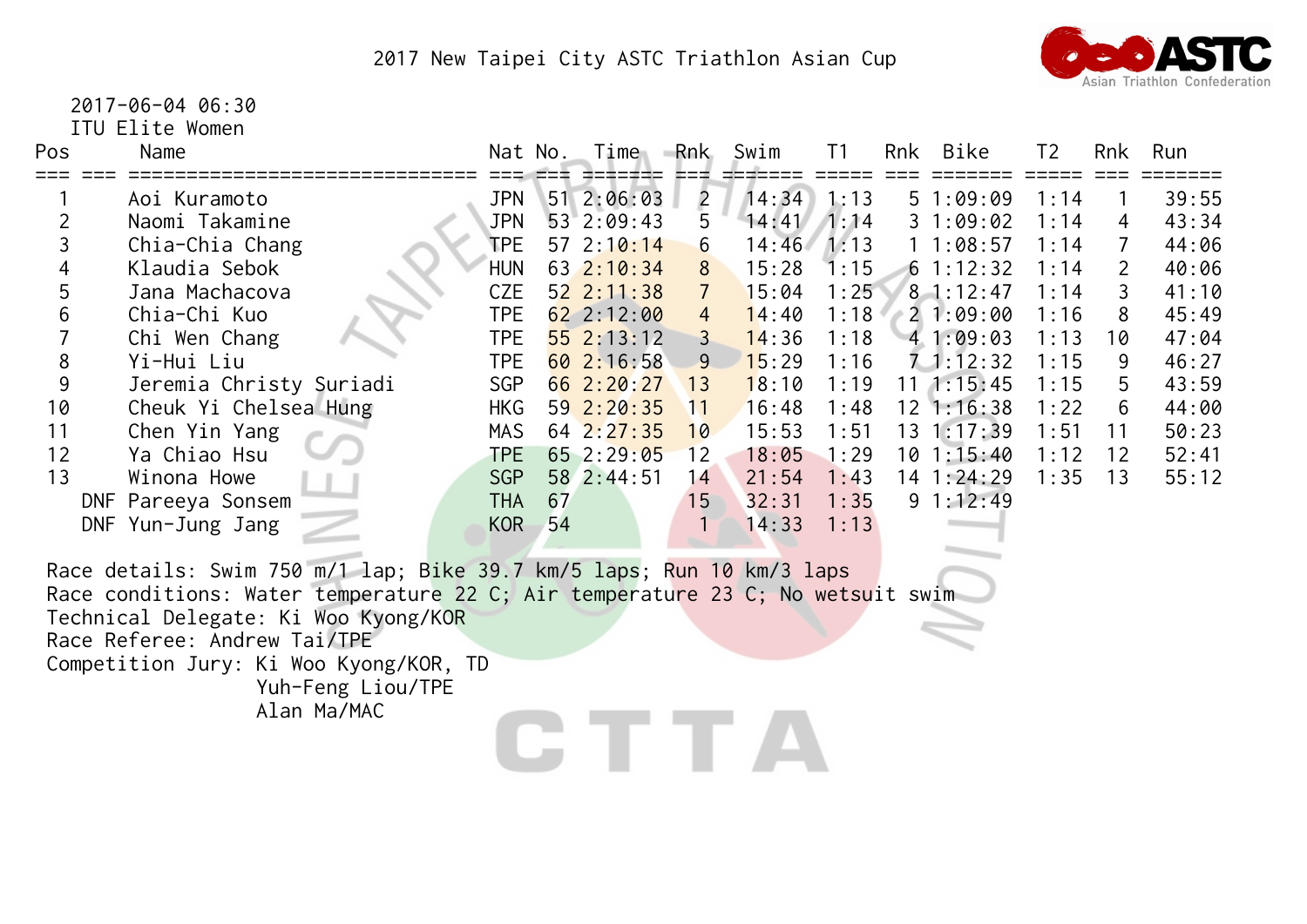

2017-06-04 06:35

ITU Elite Men

| Pos            | Name                     |            | Nat No. | Time                    | Rnk<br>드드다     | Swim  | T <sub>1</sub> | Rnk             | Bike         | T2   | <b>Rnk</b><br>$===$ | Run   |
|----------------|--------------------------|------------|---------|-------------------------|----------------|-------|----------------|-----------------|--------------|------|---------------------|-------|
|                | Jumpei Furuya            | <b>JPN</b> |         | $1 \; 1:47:44$          | $\mathbf{1}$   | 11:11 | 1:06           | 4               | 58:33        | 1:01 | 4                   | 35:54 |
| $\overline{2}$ | Kotaro Watanabe          | <b>JPN</b> |         | $6 \overline{1:} 48:06$ | 5              | 11:23 | 1:07           |                 | 58:20        | 1:06 | 5                   | 36:11 |
| 3              | Koki Yamamoto            | <b>JPN</b> |         | 101:48:30               | 3              | 11:20 | 1:07           | 2               | 58:24        | 1:05 | 9                   | 36:36 |
| 4              | Ryousuke Maeda           | <b>JPN</b> |         | 31:48:59                | $\overline{2}$ | 11:17 | 1:06           |                 | 58:29        | 1:04 | 11                  | 37:06 |
| 5              | Makoto Odakura           | <b>JPN</b> |         | 21:50:17                | $\overline{4}$ | 11:21 | 1:03           |                 | 171:02:00    | 1:07 |                     | 34:47 |
| 6              | Hui Wai Wong             | <b>HKG</b> |         | 41:50:49                | $\overline{7}$ | 11:31 | 1:04           |                 | 151:01:50    | 1:05 | $\overline{2}$      | 35:20 |
|                | Tsz To Wong              | <b>HKG</b> |         | $12$ $1:51:05$          | 10             | 12:01 | 1:07           |                 | 13.1:01:17   | 1:09 | 3                   | 35:32 |
| 8              | Leong Tim Law            | <b>HKG</b> |         | 51:51:45                | 6              | 11:24 | 1:06           |                 | $16$ 1:01:57 | 1:07 | 8                   | 36:14 |
| 9              | Jung Ki Kim              | <b>KOR</b> |         | 291:51:46               | 22             | 12:30 | 1:08           | 5               | 1:00:50      | 1:09 | 6                   | 36:11 |
| 10             | Tuan Chun Chang          | <b>TPE</b> |         | $11 \t1:51:46$          | 16             | 12:20 | 1:11           |                 | 71:00:53     | 1:07 | $\overline{7}$      | 36:18 |
| 11             | Ren Sato                 | <b>JPN</b> | 8       | 1:52:12                 | 13             | 12:06 | 1:08           | 11              | 1:01:10      | 1:07 | 10                  | 36:42 |
| 12             | Michael Lam              | <b>HKG</b> |         | $17 \t1:52:37$          | 11             | 12:02 | 1:05           |                 | $14$ 1:01:19 | 1:05 | 12                  | 37:07 |
| 13             | Wei Kai Wang             | <b>TPE</b> |         | $16$ 1:52:47            | 15             | 12:18 | 1:12           |                 | 91:00:56     | 1:06 | 13                  | 37:16 |
| 14             | Wei-Chih Lin             | <b>TPE</b> |         | $18$ 1:55:22            | 14             | 12:07 | 1:11           | 10              | 1:01:08      | 1:08 | 18                  | 39:50 |
| 15             | Cheng Tai Wu             | <b>TPE</b> |         | 24 1:56:04              | 12             | 12:03 | 1:05           | 12 <sup>°</sup> | 1:01:17      | 1:07 | 21                  | 40:34 |
| 16             | Shen-Yen Hsieh           | <b>TPE</b> |         | $14$ 1:56:45            | 18             | 12:24 | 1:11           | 6               | 1:00:52      | 1:10 | 24                  | 41:10 |
| 17             | Shing Him Yu             | <b>HKG</b> |         | $15$ $1:57:42$          | 8              | 11:34 | 1:04           | 27              | 1:06:25      | 1:09 | 14                  | 37:32 |
| 18             | Yu Hang Kok              | <b>HKG</b> |         | 71:57:43                | 19             | 12:25 | 1:10           | 24              | 1:05:28      | 1:08 | 15                  | 37:32 |
| 19             | Zhi Zhong, Zacharias Low | <b>SGP</b> |         | 271:59:14               | 17             | 12:21 | 1:12           | 8               | 1:00:55      | 1:10 | 28                  | 43:38 |
| 20             | Chung-Hsuan Lu           | <b>TPE</b> |         | $21 \t1:59:34$          | 21             | 12:28 | 1:15           | 26              | 1:05:51      | 1:02 | 16                  | 39:00 |
| 21             | Andy Wibowo              | <b>INA</b> |         | 23 1:59:49              | 24             | 12:46 | 1:22           | 22              | 1:05:27      | 1:13 | 17                  | 39:04 |
| 22             | Chih-Feng Lin            | <b>TPE</b> |         | 33 2:00:34              | 27             | 13:02 | 1:10           | 21              | 1:05:21      | 1:02 | 19                  | 40:01 |
| 23             | Chuan Rong Loo           | <b>SGP</b> |         | 34 2:01:29              | 29             | 13:07 | 1:26           |                 | 18 1:05:04   | 1:13 | 22                  | 40:41 |
| 24             | Ryan Tan Qai Shen        | <b>MAS</b> |         | 19 2:02:42              | 25             | 12:48 | 1:18           | 23              | 1:05:27      | 1:07 | 25                  | 42:03 |
| 25             | Suphakit Sukatiphum      | <b>THA</b> |         | $32 \t2:03:40$          | 26             | 13:00 | 1:27           | 20              | 1:05:09      | 1:12 | 26                  | 42:54 |
| 26             | Sirapob Sudsupap         | <b>THA</b> |         | 26 2:05:27              | 28             | 13:02 | 1:26           | 19              | 1:05:09      | 1:11 | 29                  | 44:41 |
| 27             | Kritsanaphon Phonphai    | <b>THA</b> |         | 28 2:07:56              | 23             | 12:32 | 1:17           | 25              | 1:05:47      | 1:12 | 30                  | 47:10 |
| 28             | Sheng Ren, Clement Chow  | <b>SGP</b> |         | 25 2:08:23              | 30             | 13:12 | 1:26           | 30              | 1:11:55      | 1:24 | 20                  | 40:28 |
| 29             | Aldrian Yu Yong Yeo      | <b>MAS</b> |         | 20 2:08:48              | 31             | 13:15 | 1:31           | 29              | 1:11:39      | 1:21 | 23                  | 41:04 |
| 30             | Barry Chun Sing Lee      | <b>MAS</b> |         | 22 2:10:51              | 32             | 13:25 | 1:39           |                 | 28 1:11:21   | 1:21 | 27                  | 43:06 |